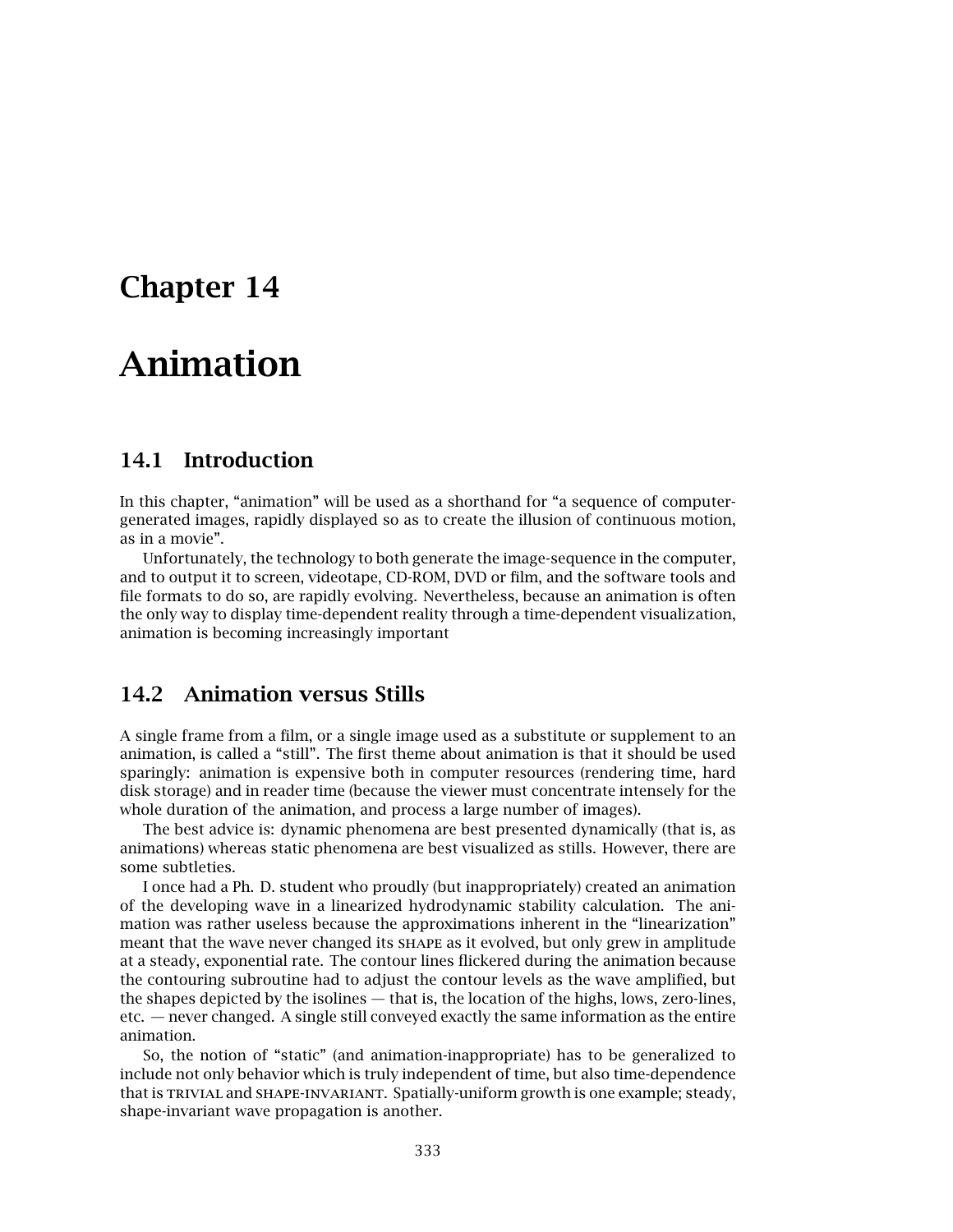The notion of "dynamic" needs to be narrowed, too, because what animation does best is to display MOTION. When the shape changes, it sometimes does so only to shift from one quasi-steady state to another ("snap-through dynamics".) In such a case, it may be far more useful to display a set of stills of the quasi-steady states, preferably combined into a single figure, rather than an animation of the entire time-dependent evolution. Animation is not justified merely because the flow evolves with time; the evolution must be so dramatic that it is difficult to follow all the shape changes through a collection of four to six pictures in a single figure.

A multi-panel graph has the advantage that the reader can linger over each frame as long as desired, drinking in the details. In contrast, an animation shifts continuously so that is possible to linger over nothing. Most of us have had the feeling, when watching a theatrical movie, that an interesting scene flashed by too fast  $-$  to fast to comprehend the intricate plot details, too fast to enjoy the beauty of the backdrop (or the leading actor/actress).

A partial remedy for this is to hybridize the panel-of-stills with the animation. Computer animation formats such as Quicktime display a slider underneath the "movie screen" so that one can display the animation one frame at a time, or move forwards or backwards one frame at a time at a user-controlled rate. Alternatively, one can click a button to play the motion at full speed, either forward or backward. While freeze-frame, slow motion, and reverse are options with ordinary celluoid movies, these options are much easier on a computer, where a touch of a key suffices, than with celluloid movies, where a mechanical projector has to physically slow, stop, or reverse gears.

The late Tetsuya "Ted" Fujita, the world's leading authority on tornadoes, was a master of visual presentation. In 1974, an Indiana TV cameraman filmed the first movie of a multi-vortex tornado. The short film clip (about ten seconds) was made widely available to the scientific community, and several authors showed it at the 1975 SESAME conference in Boulder. One group began with an apology; to identify features in the fast-moving whirl of subvortices, they had rerun the film so often that their copy had become heavily scratched and degraded. It was hard to see much of anything as the four subsidiary vortices danced around their common center while simultaneously their center rapidly translated parallel to the ground.

In contrast, Fujita had duplicated the clip and reshot it. His two-minute film showed the ten-second clip twice at normal speed, then twice in slow-motion, then once in slow reverse motion, then paused to freeze-frame several key moments. (The freezeframe images were reproduced by filming the same frame of the original fifty times to make two seconds of the Fujita film.) There were no pauses to slow down or stop the projector, which ran at full speed throughout Fujita's presentation. Fujita's clever reprocessing had overcome most of the limitations of movie film.

Nevertheless, the viewer has much more control over a Quicktime animation, and Fujita, who retired in the mid-90s when computer video editing had just arrived, doubtless wished it had been available when he was analyzing and editing the multi-vortex tornado. When movie film or video is captured into a computer, editing and viewing is enormously simplified; a computer is the ultimate freeze-frame/slowmo/reverse movie projector.

Nevertheless, even Fujita's cleverness and/or the replacement of projector gears by silicon and on-screen controls cannot entirely compensate for limits of animation. A multi-panel graph can be printed; an animation can't. A multi-panel graph allows graphto-graph movement controlled only by the eyes; an animation can be shifted only with a mouse. A multi-panel graphs allows easy comparison of different states; an animation shows one frame at a time.

So the first great issue in animation is: Do I need a movie? Would stills be better?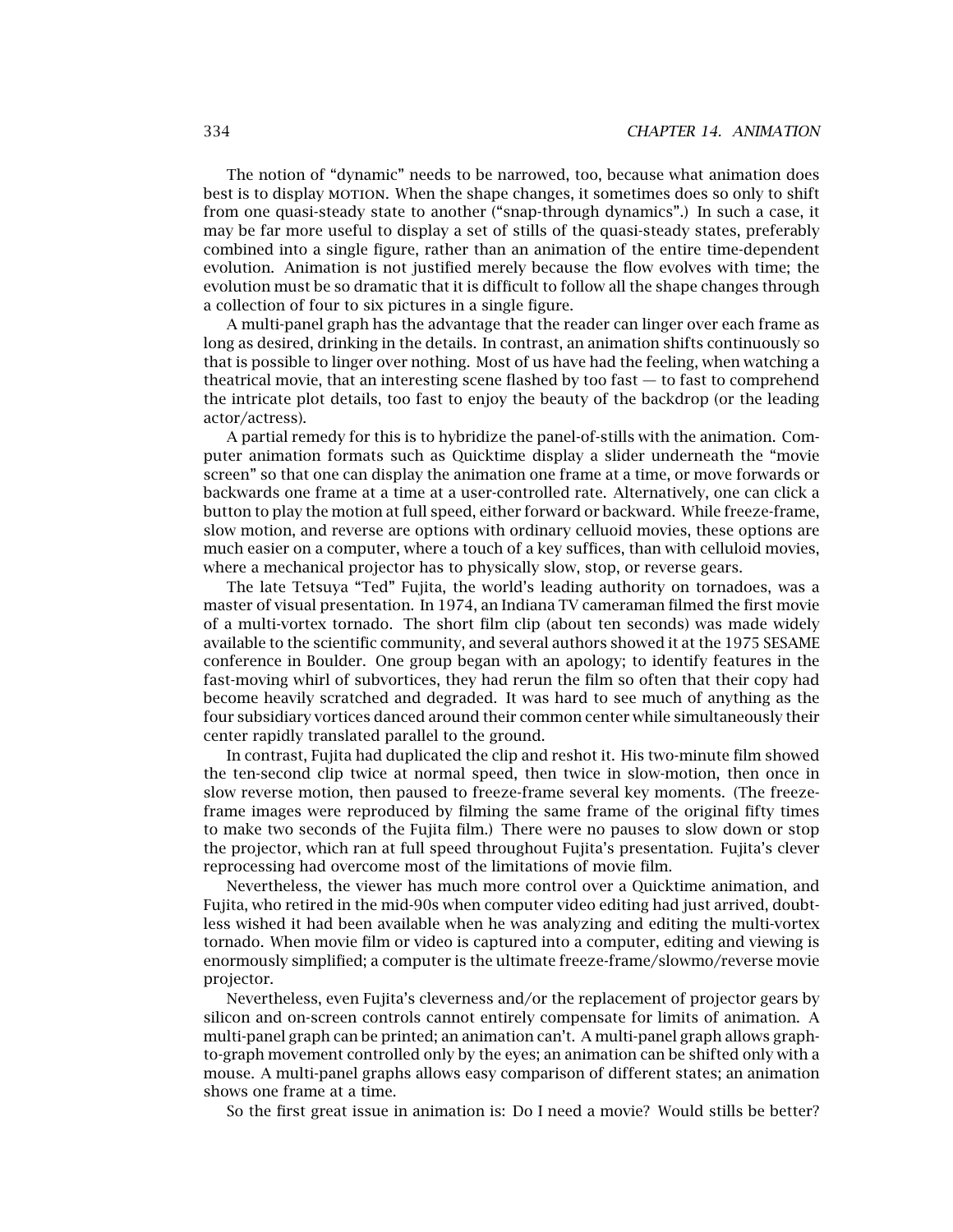Quicktime movies or other rapidly-played sequences of images are a powerful tool for depicting many phenomenon. However, there are plenty of situations where animation is not appropriate, but is "chartjunk" and/or a "graphical duck" instead.

To summarize, situations that should NOT be animated include, but are not limited, to the following:

- 1. Steady-state phenomenon
- 2. Steadily-growing solution without shape change
- 3. Steadily-translating wave
- 4. Snap-through dynamics: rapid changes from one quasi-steady-state to another with uninteresting brief periods of transience.

Actually, it may be helpful to animate a steadily-propagating wave for K-12 education, but college students can mentally translate a shape without needing to be shown it.

#### **14.3 Films versus Video versus Quicktime**

#### **14.3.1 Film**

Celluloid film is now rare in scientific visualization. First, cheap movie cameras have been largely replaced by videocameras; movie equipment is relatively rare and therefore expensive, aimed more at Hollywood than daddy-filming-his-little-girl in a suburban backyard. Second, export from the computer requires special equipment and is relatively expensive; Industrial Light and Magic has the necessary equipment, but it is increasingly rare for a non-professional to do so. Third, movie projectors are becoming rarer, older and less reliable.

The great advantage that film has over other media is long-shelf life. Paper has been a very successful archival medium: the linen-rich, acid-free paper and carbonbased inks of Gutenberg have degraded but little in the half-millenium since he printed his Bible in the 1450s. Film is not so long-lived — indeed, the celluloid stock of early twentieth century movies is chemically unstable, and some early silent films have quite literally exploded in the vault  $-$  but is likely to be much more durable than other computer-based formats.

## Animation Inappropriate

Steady Translation Steady Growth

Figure 14.1: Schematic of time-dependence that too is simple for animation: If the shape doesn't change, it doesn't need to be animated.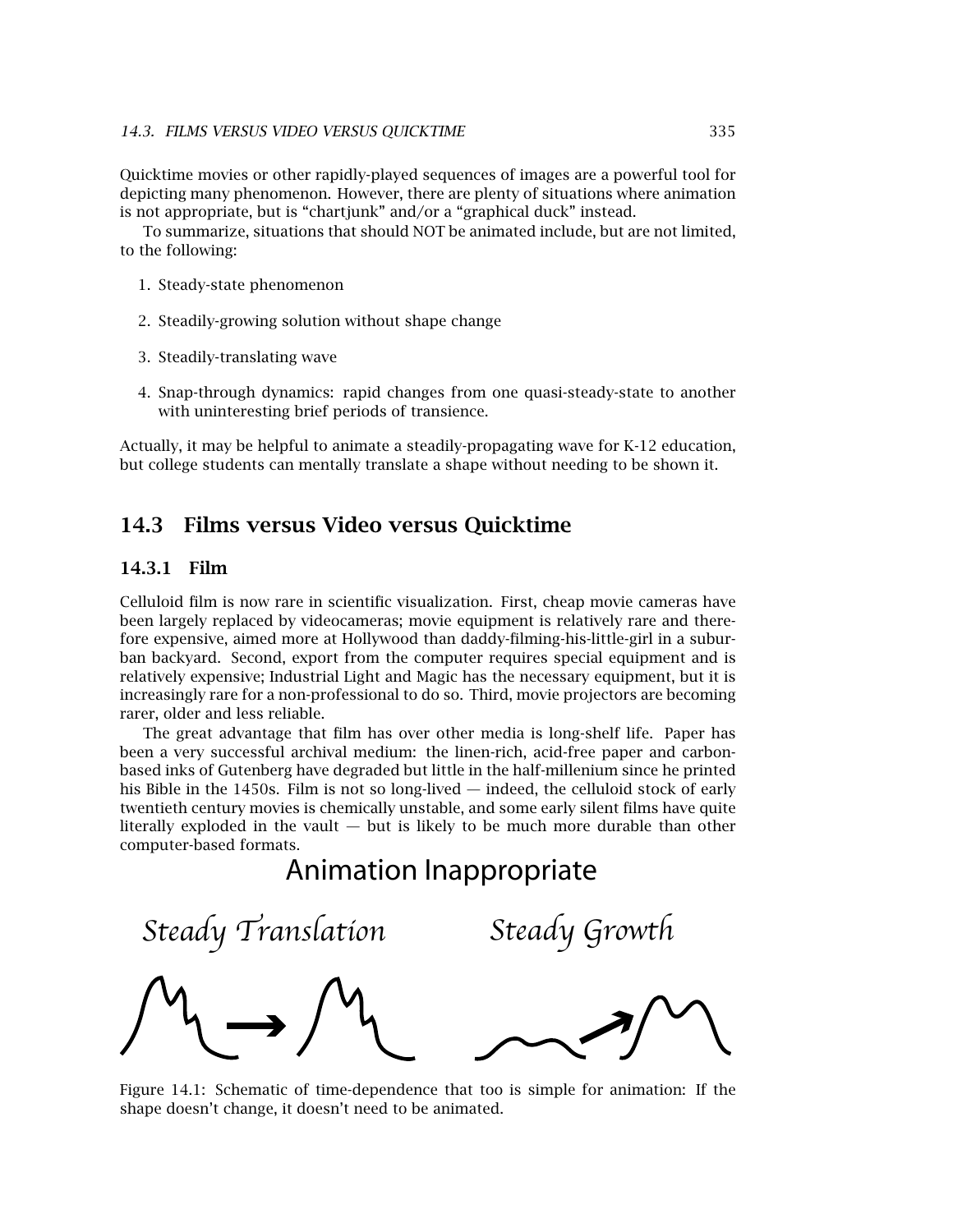#### **14.3.2 Archiving**

Archival survival is based on three factors:

- 1. Durability of the medium
- 2. Availability of readers/projectors
- 3. Interest and ability to preserve through duplication.

Acid-free paper can last many centuries; ordinary wood-pulp paper will last a few decades; modern black-and-white film stock can probably last fifty to one hundred years; analog (VHS) videotapes may last five to twenty years; CD-ROMS and DVDs will last a couple of decades or more, but no one is entirely sure.

Paper is the champion in the "projector" category; the only "reader" needed is the viewer's eyes, the only complication would be a switch to a simplified spelling system. Of course, paper is useless for stills. In contrast, analog (VHS/SVHS/Betamax/VHS-C) video is likely to disappear in the next decade, replaced by digital video. Thus, an animation-on-video in 2002 will be very hard to view in 2012 even though the magnetic oxide coating on the tape is still okay. Similarly, CD-ROM drives will likely be gone in ten years also; however, the present generation of DVD readers can also read CD-ROMS, so this format is likely to more long-lived than analog video. Computer formats are hard to predict; theoretically, there is a lot of backward compatibility and it seems likely that it will be possible with effort to read animation files of twenty years earlier. However, most workstations will have only the latest standards, and these may or may play current-day Quicktime and AVI formats.

Animations in old formats can be preserved by copying to new formats, such as analog video to DVD. However, this takes time, money, and enthusiasm. Undoubtably many films and computer videos of today will never be converted to DVD (or whatever), and will simply disappear like the hoop skirt and Nehru jacket.

#### **14.3.3 Video**

The charm of video is that the tapes are inexpensive, and can be played on hobbylevel equipment. All conferences and academic departments and many private homes have video players. A computer is not necessary for replay. Further, video always includes audio whereas including or even playing an audio track on film usually requires professional-grade equipment.

Creating video from computer animations is fairly straightforward. Some solutions require buying a card which does the conversion in hardware and contains a video connector that projects out through the back of the computer. The new generation of Macintoshes (even though the bottom-of-the-apple iMac Powerbook) all have builtin hardware and software to input and output video; it is not possible to buy a new Macintosh that DOESN'T have video input/output capabilities.

One downside of video is that are several incompatible formats including VHS, SVHS, 3/4" tapes, Betamax, Digital 8-mm, etc. VHS is an analog format which is very widely used; there are tens of millions of VHS players in the world. The bad news is that VHS is a low resolution format.

In the early days of PCs when color computer monitors were hideously expensive, it was common to use a TV as a monitor for color graphics. Even in the early 80s, though, monochrome computer monitors with much higher numbers of pixels were available. My first PC was a dual monitor setup. Letters were visible on the TV only when displayed in twice the size of what was clear and legible on the 720 x 540 monochrome display.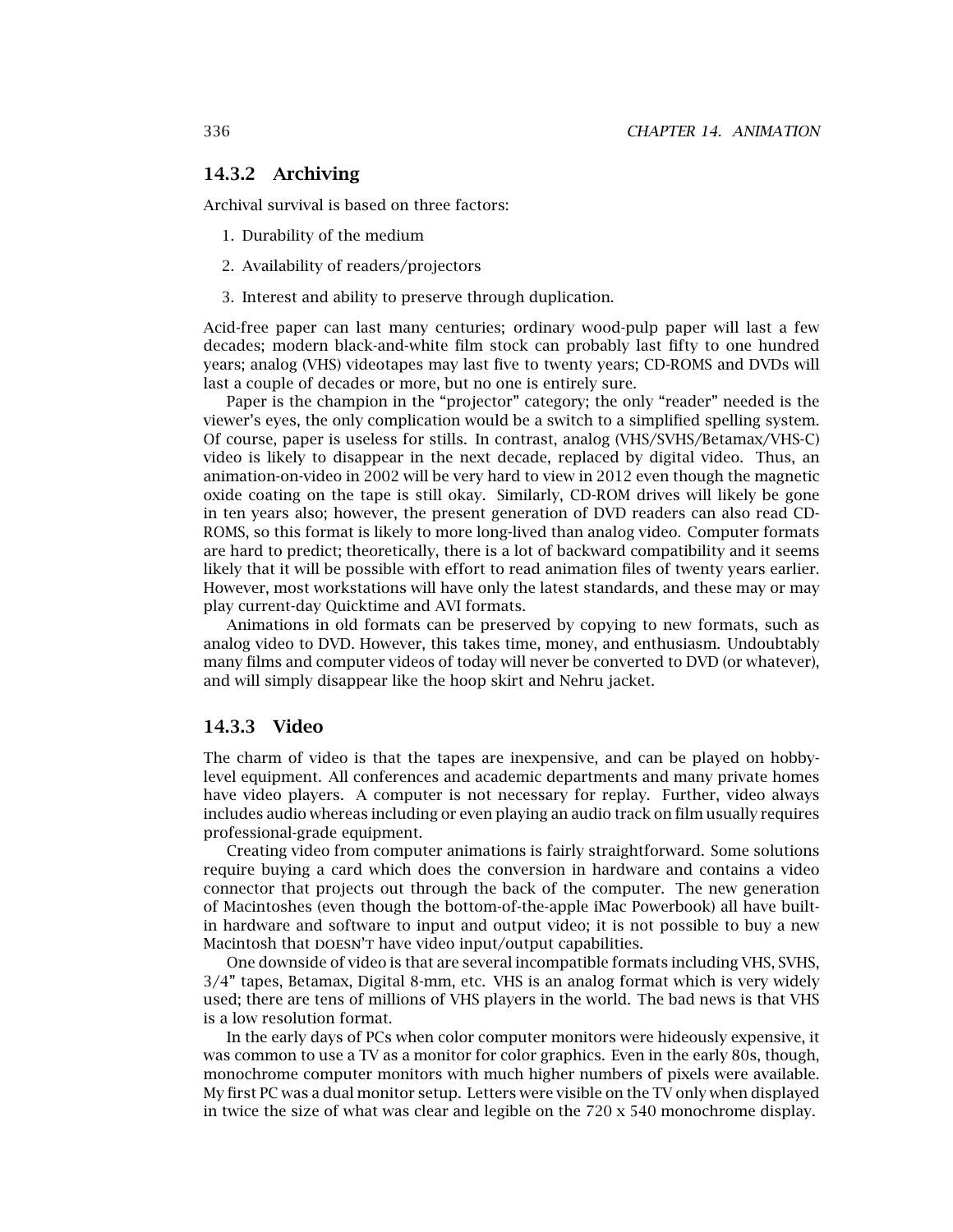#### *14.4. MOVIE JARGON* 337

Thus, animations that will be transferred to VHS must be designed to use BIG LETters. The other features of the graph must similarly be oversize. Flow vector arrows that may look fine on the computer screen may well be washed-out, visible only as directionless, blurry black sticks, on VHS.

Analog video records a record of the intensity of the camera signal without digitization. Although it works, it is hard to tune; an engineers' joke is that the acronym NTSC for standard video means "Never Twice the Same Color". Analog video is not a good format for computers because the workstation must perform an analog-to-digital conversion and back before doing anything useful with the signal.

Because an analog signal degrades a little each time is copied, a heavily edited VHS tape looks awful. To compensate, professionals use 3/4" tape for editing. The format is the same as standard VHS except that the signal is recorded at lower density on the wider tape, which greatly reduces editing degradation. In contrast, digital video never degrades because of copying.

For these reasons, analog TV (and video) are being phased out. It may be another decade before the number of digital home TVs exceeds the number of analog boxes, despite the government's present timetable to cease analog broadcasts at an earlier data. Digital cameras are growing in popularity much faster than digital TVs because

- 1. They're much less expensive than digital TVs (though more costly than analog cameras).
- 2. Digital video is much easier to edit.
- 3. Digital camcorders have always have a digital-to-analog converter so that they can be played on an analog TV through a cable.

Apple's integrated software/hardware video capability is therefore focused entirely on digital video. The iMovie software not only edits, but also sends stop/start commands to most digital camcorders. (In contrast, analog camcorders are only rarely configured so that they can be controlled by software.) This is yet another reason why digital camcorders are rapidly pushing analog aside, especially as a camcorder/computer combination.

It is unfortunate that video in an unstable analog-to-digital transition. For conference presentation, a VHS tape is the best because analog players are more widely available than digital (though this is changing). However, the VHS tape will be obsolete in a few years. So, unless the tape has only one-time value, it is desirable to make a digital video, too, where possible. This is easy if the editing is done on a digital camcorder; the VHS copy or "dub" can be made by rewinding the tape, connecting the digital camcorder to the input of a VHS player or "deck", and hitting the play button on the digital machine and "record" on the analog tape.

#### **14.4 Movie Jargon**

- **ANALOG (VIDEO):** Videotapes (and TV) in which the record or displayed signal is simply the strength of the signal detected by the camera. This is opposed to DIGITAL VIDEO, in which the camera signal is converted to numbers.
- **CLIP:** Movie jargon for a short section of an animation, typically containing one scene or a portion of a scene; a clip is a portion of the film bounded by two "cuts" where the viewpoint shifts to a different camera, viewing angle, etc.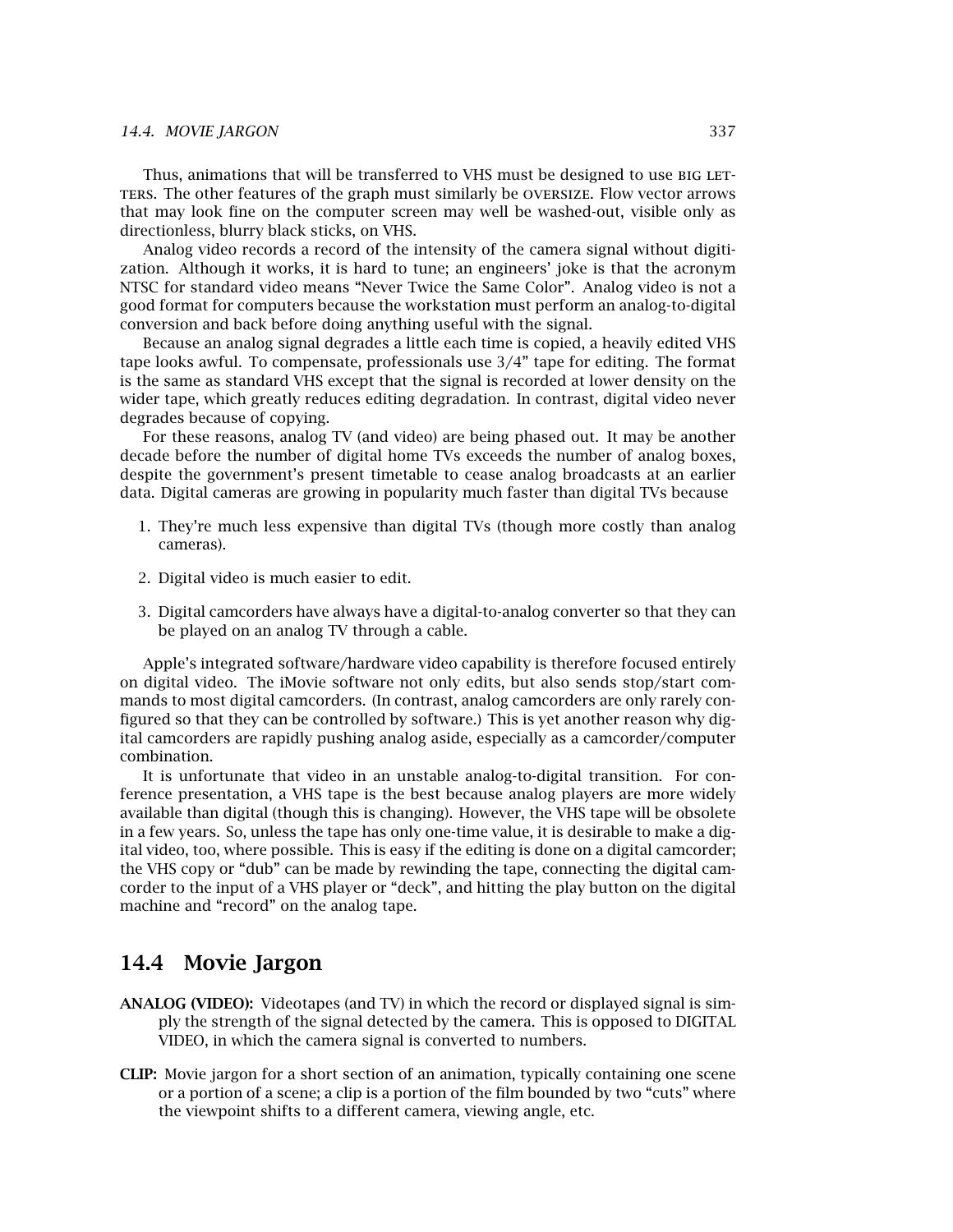- **CODEC:** A protocol for compressing and then decompressing video files. Codecs are extremely important because all but the shortest video files require so much storage in uncompressed form as to be unmanageable; in addition, uncompressed files require too much processing to permit real-time display on older workstations. Video editors support several protocols each, which may be implemented either in software or on special hardware video cards inserted into the computer.
- **DIGITAL (VIDEO):** TV/video in which the input from the camera is converted immediately to numbers so that numbers, rather than undigitized pixel intensities, are recorded onto tape.
- **DUB:** Movie jargon for "copy". When an audio track is added in the studio to a video track which has been photographed on location, the audio track is said to be "dubbed" into the movie. When a computer animation is copied onto a VHS videotape, the result is a "VHS dub".
- **KEYFRAME:** In animation, a frame that is drawn or compressed very accurately; frames between keyframes are drawn by interpolating or "tweening" between the keyframes. (Used both in animation/drawing and also in video compression/decompression.)
- **ROTOSCOPING:** Drawing directly on invididual frames of film. Adobe Photoshop can import video in filmstrip format as a single file from Adobe Premiere, draw on individual frames, and then export the filmstrip back to Premiere for video rendering or export.
- **SPRITE:** Graphic objects which are stored once in a movie file, and then duplicated or moved as needed. Early personal computer sprites were bitmaps were moved, without making big demands on the CPU, by blitting the sprite to the frame buffer. Modern sprites may either bitmap, vector, or 3D.
- **STILL:** A single image, often taken from an animation, as opposed to the ANIMATION itself, which is composed of many frames.
- **STORYBOARD:** A collection of sketches which narrate the plot, settings and characters of a movie.
- **TRACK:** Different components of a movie or animation, playing simultaneously, are "tracks". Most movies have both a video track and an audio track, but with the use of transparency masks, it is possible to layer a larger number of tracks in a single animation. Different species of images which are played at different times may also be identified as distinct tracks, such as a video track which is followed a still-image track that freezes a single picture on the screen for a couple of seconds.
- **TWEENING:** In old-fashioned celluloid animation, a small subset of the cells were sketched by the animators; most of the drawings were produced by less-skilled artists called "tweeners", who interpolated between the KEYFRAMES created by the animators. Computer animation programs, notably Flash, use similar strategies to reduce the workload on animators.

#### **14.5 Computer Animation Formats**

The major animation format on the Macintosh is Quicktime, which was developed by Apple itself. Apple freely distributes its Quicktime Player on both Macintosh and all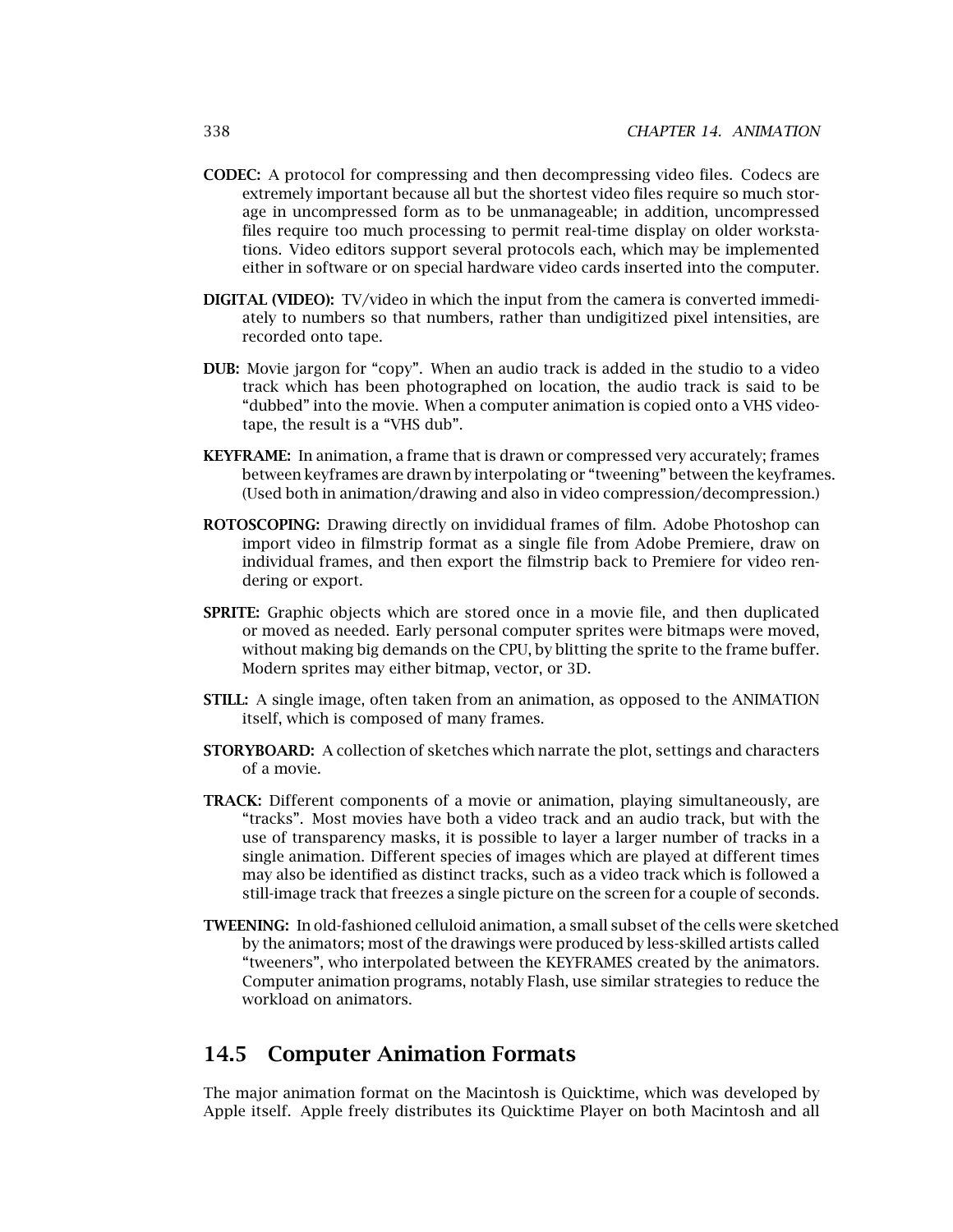makes of Windows platforms. Its simple video editor, Quicktime Player Pro, may be purchased for \$30 as a download for either Macintosh or Windows. The format is rich enough to support various compression options, still images, audio; Quicktime Player can directly open Animated GIF, AVI, DV, FLC/FLI, MPEG-1 (only on Mac), MPEG-2 (only on Mac) video files, AIFF, Audio CD, MIDI, KAR (Karaoke) and Sound Designer audio files, 3DMF three-dimensional graphics files, and BMP, GIF, JPEG/JFIF, MacPaint, QuickDraw GX, Photoshop, PNG, SGI, Targa, and TIFF image files, among others. The format allows a large number of different video and audio tracks including sprites, three-dimensional object tracks, hinting tracks to assist Internet streaming and so on.

The AVI format was once Microsoft's answer to Quicktime, but AVI allows only video and audio tracks. It is so limited compared to Quicktime that Microsoft actually adopted its rival's Quicktime for some of Microsoft's own products such as the Encarta CD-ROM encyclopedia. Microsoft attempted to replace AVI with something called ActiveMovie, but this was never fully released, and was instead replaced by Direct Show. In practice, the FLI/FLC format has been the standard Windows animation protocol.

The DV format is the standard cross-platform protocol for digital video. As digital camcorders rapidly chase analog camcorders from the field, DV is rapidly growing in importance. It seems unlikely to entirely replace Quicktime because DV is strictly a video/audio TV format, and was not designed to accomodate Internet streaming, sprites or other kinds of technology that are important in computer graphics. It will almost certainly handle 99% of the camcorder/computer data transfers by 2005.

Apple has embraced digital video so enthusiastically that it is no longer possible to buy an Apple that is not equipped to import, export and edit DV. The hardware side is a fast cable/interface technology that Apple developed and calls "Firewire". Apple put this into the public domain and allowed it to be standardized by a committee of the Institute of Electrical and Electronic Engineers (IEEE). Other computer manufacturers usually refer to Firewire as the IEEE 1394 interface. Even the lowliest iMac Powerbook has one Firewire port; desktop models have two. It is becoming increasingly common for PCs to have Firewire (IEEE 1394) ports.

Using a program called iMovie which is supplied free with all new Apples, one can plug a Firewire cable to the corresponding port on a digital camcorder, and import, edit, and export digital video with the software controlling the play, record, and rewind functions of the camcorder. (Almost all digital camcorders are Firewire/Apple compatible, but there are a few exceptions, so one should check the documentation of the camcorder.)

Windows PCs are made by a huge variety of vendors, so there is not as much standardization in the Windows world. However, most PC companies sell hardware/software combinations that will do digital video editing right out of the box.

If one wants to show an animation at a conference which lacks a DV player, , it is fairly easy to make a "VHS dub" of a digital tape by connecting the video-out of the digital camcorder to the input of a VCR. (Because digital video must almost always be played on a standard, VHS TV, digital camcorders always have a VHS video-out port.)

MPEG, which comes in several flavors, is a public domain standard that is very widely used for Internet movies. Free players are available for almost all types of platforms. MPEG movies are usually somewhat grainier than Quicktime animations, but this will probably change as more advanced flavors of MPEG become more common. The longterm future of MPEG is a little confusing because there is no vendor with a strong, vested interest to continue rapid development of this format.

Flash is a widely used format for vector animation which is aimed specifically at the Web. It was developed in conjunction with the animation program, Macromedia Flash, but the format and Web player-plugins have been placed in the public domain. Flash is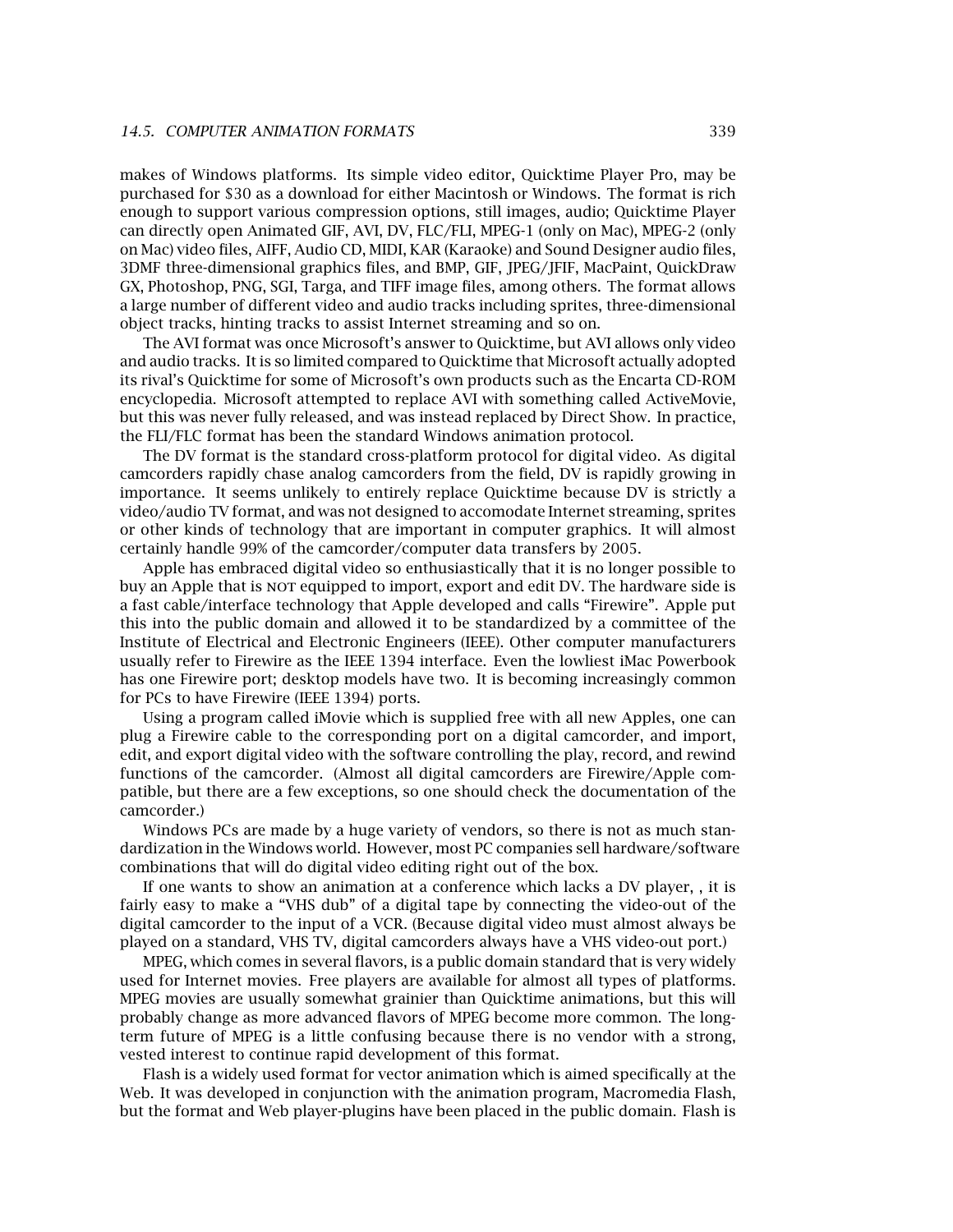very good at allowing Web site designers to create simple animations that will jazz up a Web site. However, it has been used very little for scientific and engineering visualization. Flash assumes that the animation will be DRAWN by the animator from simple shapes combined with "morphing" or "tweening", which is described more below.

| Acronym        | Preferred Platform                                              | Remarks                                              |
|----------------|-----------------------------------------------------------------|------------------------------------------------------|
| QuickTime      | Mac (Windows, too)                                              |                                                      |
| AVI            | Windows (Mac, too)                                              | Once dominant for Windows, now becoming obsolete     |
| <b>FLI/FLC</b> | New official Windows animation format, replacing AVI<br>Windows |                                                      |
| DV             | All                                                             | New digital video standard                           |
| <b>MPEG</b>    | All                                                             | Several flavors: MPEG-1, MPEG-2, etc. Popular, still |
|                |                                                                 | evolving. Hardware MPEG codec available.             |
| Flash          | All                                                             | Vector-based animation, primarily for the Web        |

Table 14.1: (Selected) Animation Formats

#### **14.6 Video Players with Quicktime as an Example**

The Quicktime Player, in common with other video players, has a control panel which imitates a VCR. The main button is for normal playblack; just to its right is a Pause buttom, marked by two vertical bars. These controls are always visible. By clicking on an icon with four dots, one can make a tray of additonal controls appear below. Included are buttons to jump to the beginning and end (right pair), play one frame at a time forward or one frame at a time backwards (middle pair; triangles plus a vertical bar) and fast forward/fast rewind (left pair; each icon is a pair of triangles). If there is an audio track, a little speaker icon is always visible next to a volume dial (extreme left of the player) which can be dragged up or down to change the volume. When the control tray is visible, there are additional treble/balance controls for the sound at the extreme bottom of the player.

There are some additional features, not available in a VCR, in Quicktime Player and other computer video software. First, there is always a time slider which can be dragged to jump to any point in the movie: videotape is sequential access (meaning one has to wait while the mechanical process of spinning tape proceeds) but computer animations are always RANDOM access, meaning one can jump instantly to any point in the film, independent of the speed of a mechanical tape-winder.

Some Quicktime movies have "chapter" or "cue points". If a Quicktime animation has such, then just to the right of the time slider will appear a pair of up and down arrows. Clicking these allows one to jump to the beginnings of the segments ("chapters") constructed by the movie's creator.

Quicktime has a "Present as Movie" option which eliminates the control frame, and shows just the movie itself against a black background. This is very helpful when (i) showing the movie at a conference and (ii) copying ("dubbing") the movie to videotape.

"Present as Movie" has a slideshow option in which the movie is displayed, framefree, one image at a time. Clicking on the image, or pushing the forward and reverse arrow keys, allows one to navigate through the slide shown.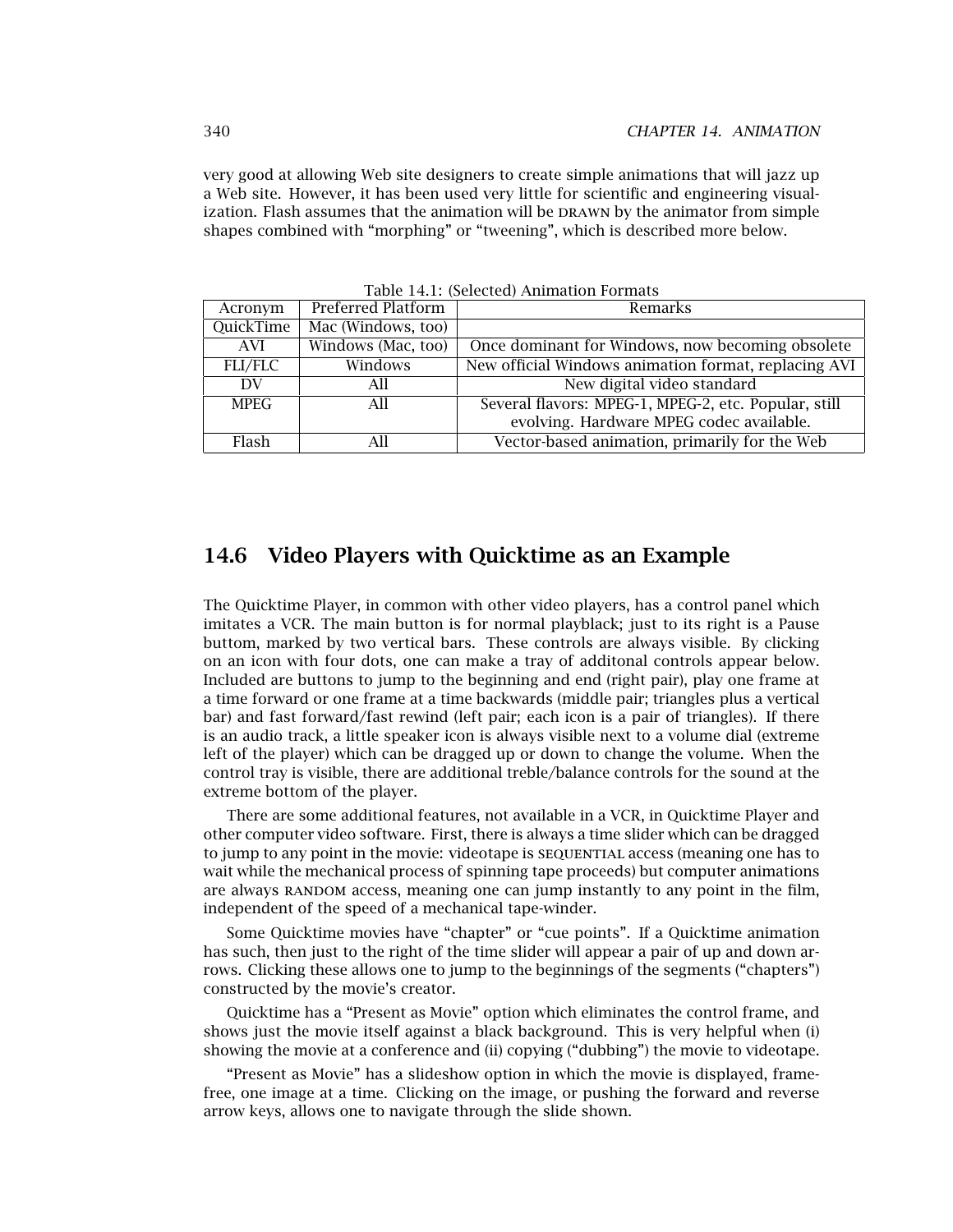#### **14.7 Audio**

Though silent movies have obsolete in commercial theaters for over 70 years, most scientific animations have no audio. The first reason is that when a video is played at a conference, the speaker usually provides the commentary live. The second reason is that computer animations tend to last only a few seconds. If the time-dependence is so complex that it requires even a couple of minutes to display it, it is unlikely that the viewer will be able to absorb and the entire sequence. Further, a couple of minutes of video is, even a compressed form, a very large fil.

For Web distribution, an audio track is theoretically useful. However, 100 MB animations take a prohibitively long time to download, even with a cable modem or other fast connection. Web animations therefore must be rather short. This means that it is difficult to convey useful information while an animation of say, twenty seconds duration, unfolds.

In a theatrical film, the audio and video of a scene are closely integrated: the sound of a battleship blowing is accompanied by fire and smoke and ship fragments flying out of view. Narrating computational parameters while a flow field simulation is playing is a distraction, however, because this sort of important background information is divorced from the vortices and fronts that appear. Narration of features, such as "The primary vortex divides into two smaller vortices, which then rotate around one another", is audio that *is* integrated closely with the video — but also a bit insulting. The viewer can see the big vortex split into two, etc. It is difficult to devise narration which is simultaneously (i) well-integrated with the pictures and (ii) not merely a description of what the viewer can see for herself. In presentations of scientific animations, it is common for the speaker to make a number of prefatory remarks before starting the film, and then remaining silent while it is playing.

Consequently, we shall not discuss audio further. However, all standard animation formats and editors support audio tracks, which can be added separately after the video has been created.

#### **14.8 Functions of Videotape Editors**

- 1. Assemble an image sequence into an animation.
- 2. Delete sections of boring or redundant video or computer animations.
- 3. Assemble multiple clips or cases into a single film
- 4. Mix disparate visual tracks, such as videotape clips and Quicktime or FLI/FLC or MPEG computer-generated clips, into a single movie.
- 5. Add full page text blocks, such as movie or chapter titles
- 6. Add text underneath the image to run in parallel with it for edit-chosen durations.
- 7. Add documentation blocks of text to make the film self-documenting [in the spirit of comment statements that make computer programs self-documenting].
- 8. Add audio or music tracks.
- 9. Add transitions between chapters or cases so as to avoid abrupt jumps from scene to scene.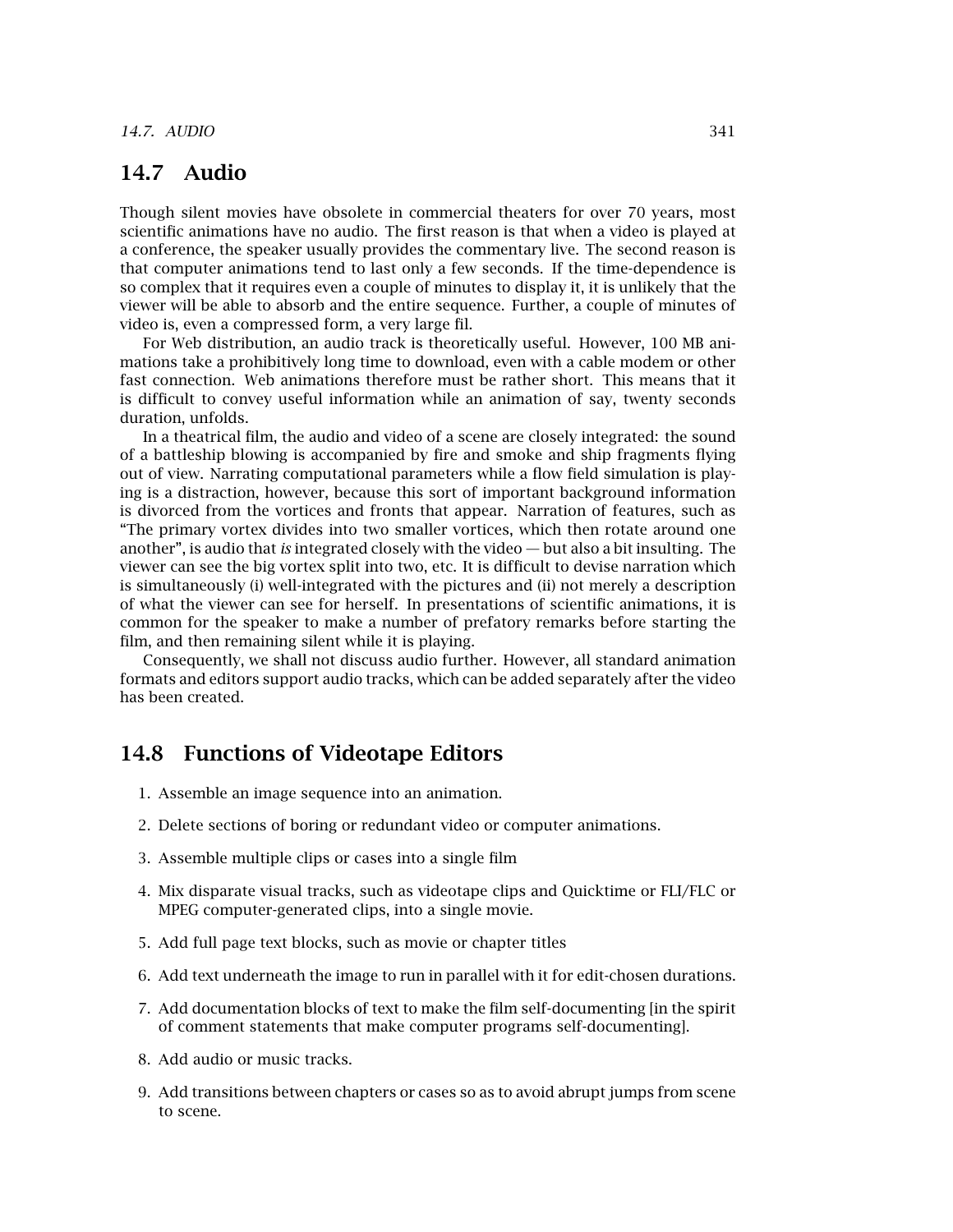| <b>Track Types</b> | Remarks                                                                |  |
|--------------------|------------------------------------------------------------------------|--|
| Video              | Standard Quicktime visual track, but not the only visual track         |  |
| Sound              | Standard audio track                                                   |  |
| Music              | Musical score, analogous to MIDI                                       |  |
|                    | very low storage compared to standard sound track                      |  |
| Text               | Used to caption movie (if enabled)                                     |  |
|                    | Used for chapters (jumppoints) and searchable index (usually disabled) |  |
| 3D                 | holds geometric definitions of objects, texture and lighting           |  |
|                    | operates in conjunction with "tween" track, which describes motion     |  |
| tween              | describes motion of 3D objects in the 3D track                         |  |
| hint               | Must be one for each Web-streamable track: tells browser how           |  |
|                    | to break up the hinted track into packets                              |  |
| streaming          | All streamable-tracks are flattened into a single                      |  |
|                    | streaming track for viewing while streaming                            |  |

Table 14.2: Quicktime Track types

### **14.9 Tracks**

A movie can hold a large number of disparate tracks, at least in a rich format like Quicktime. Each track can be manipulated, turned off, turned off, and deleted independently of the others, and the tracks need not run parallel through the entire animation. A video might have three music tracks, for example: one for the music of the first part, a second for the sound of the middle frames of the animation, and a third piece of music on its own track for the conclusion.

### **14.10 Text: Captioning and Documenting**

A text track can be used to provide information about the video in three ways:

- 1. Separate, detailed documentation pages.
- 2. Silent film captions: blocks of large-type text that are displayed for a couple of seconds between clips of animation.
- 3. Under-the-image captions.

In an ideal world, movie formats would support a special type of text track that is invisible when the animation is played at the normal rate, but accessible through a "documentation" button or something. Alas, no format provides this. We shall describe workarounds for this limitation in a later section.

Silent films put the dialogue onto frames of text which were displayed for several seconds at a time, long enough for the audience to read them, between clips of action. All computer animation formats support audio, so there is no absolute necessity for silent film text captions. However, when the action clips are rather short, and also when the movie creator has a strong accent, it may be difficult to present all the necessary information by voice while the pictures are being displayed. Silent film captions are a useful option. These text blocks allow one to present necessary background information and documentation without distracting the viewer from the movie frames themselves.

Quicktime and some other formats allow one to play a text track and a video track simultaneously. The text will display in a small rectangular box underneath the video frames, thus providing a running caption.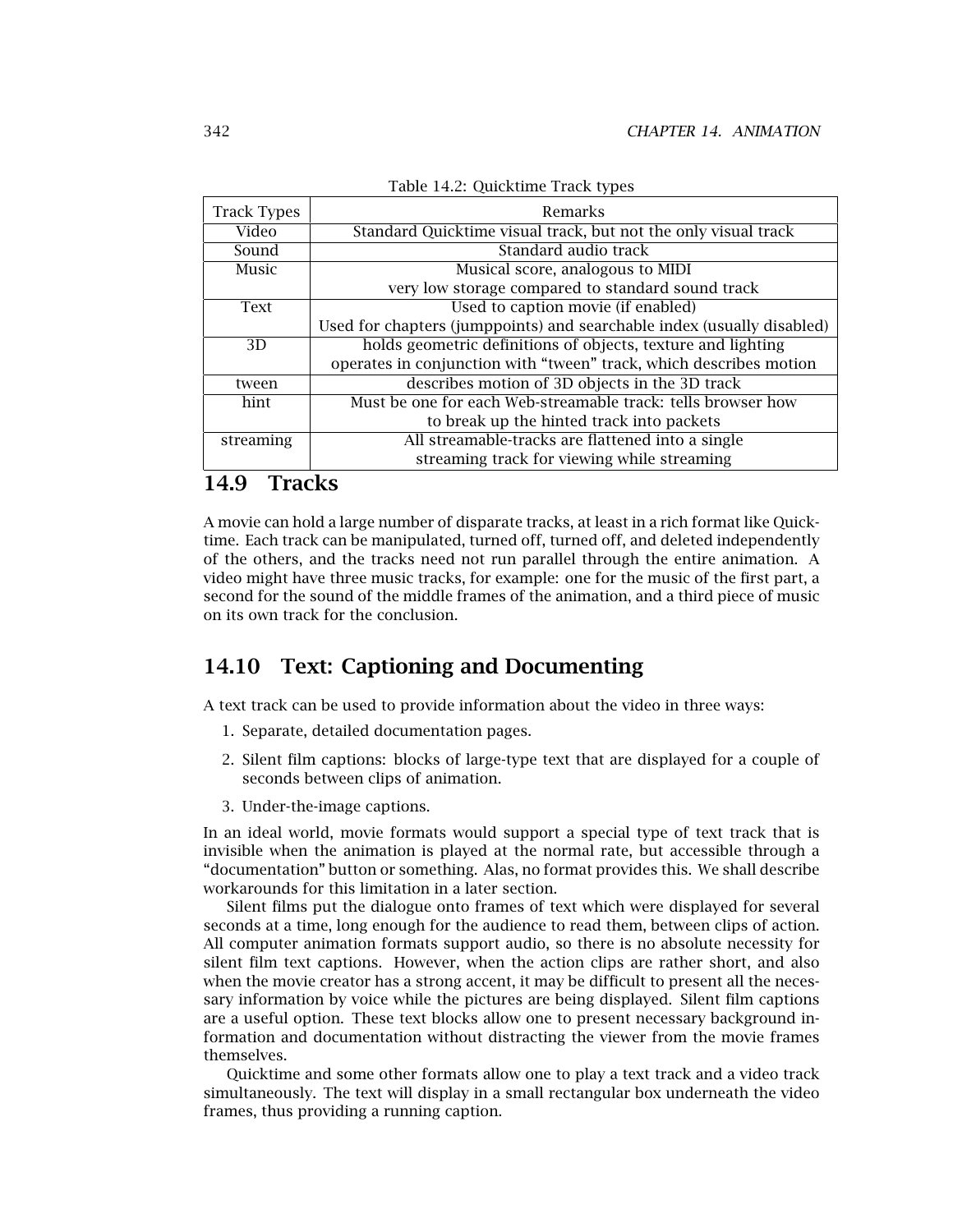In scientific visualization, the best way to caption is using the program that generated the video. Matlab, for example, can create running titles, labels, and text blocks that can be updated (using the **num2str** and **int2str** functions) as the animation evolves. Use these features to the max because then both image and text are being controlled by a single program, and one can see at once if there are any problems, such as text obscuring key features of the pictures.

However, sometimes key information can only be added later after the animation has been analyzed. Then, adding a text track with this late-discovered information can improve an animation.

#### **14.10.1 Example: Quicktime Procedures**

Non-text track method: How to add text to a movie as silent film caption.

- 1. Select current frame in the movie; text will be pasted before current frame When the current frame is the result of a paste to the end of a movie, it may be necessary to back up a couple of frames and then go forward to paste text in the middle, or else the text may be tacked on at the very end of the movie.
- 2. Create the text block in a word-processing program (use large font size, such as 24 point) and then paste. The text will appear as white letters on a black background.

To add small amounts of text as under-the-image-running caption, do the following:

- 1. Create a text file with the blocks of text in the desired font and size. Copy a block.
- 2. Move diamond in time slider to point where this block should first appear.
- 3. If this isn't the first block, then Edit *>* Select None
- 4. Move the right triangle before movement, the two triangles form a single triangle just below the current location diamond. When right triangle is at the correct stopping point, let go. The grey area between the diamond and right triangle is where the text block will appear in the movie.
- 5. Hold down Shift and Option-Alt keys simultaneously
- 6. Edit *>* Add Scaled
- 7. Repeat

The text will appear in a thin black box, as white letters, just below video track, providing an after-the-fact caption.

There are more sophisticated text track creation schemes which are useful when one wants to add a lot of text, but these procedures will give a flavor of how video editors add text.

### **14.11 Resolution and Font Sizes**

Analog videotape lacks the resolution of a full computer screen. (The maximum is about 640 x 480 pixels whereas a typical computer screen is about 1024 x 768 and an 8.5" x 11" printed page on a 300 dpi printer has a resolution of 2250 x 3000, making allowance for nonprinting margins.) Just as in labeling graphs which will be reduced for journal publication, it follows that it is highly advisable to use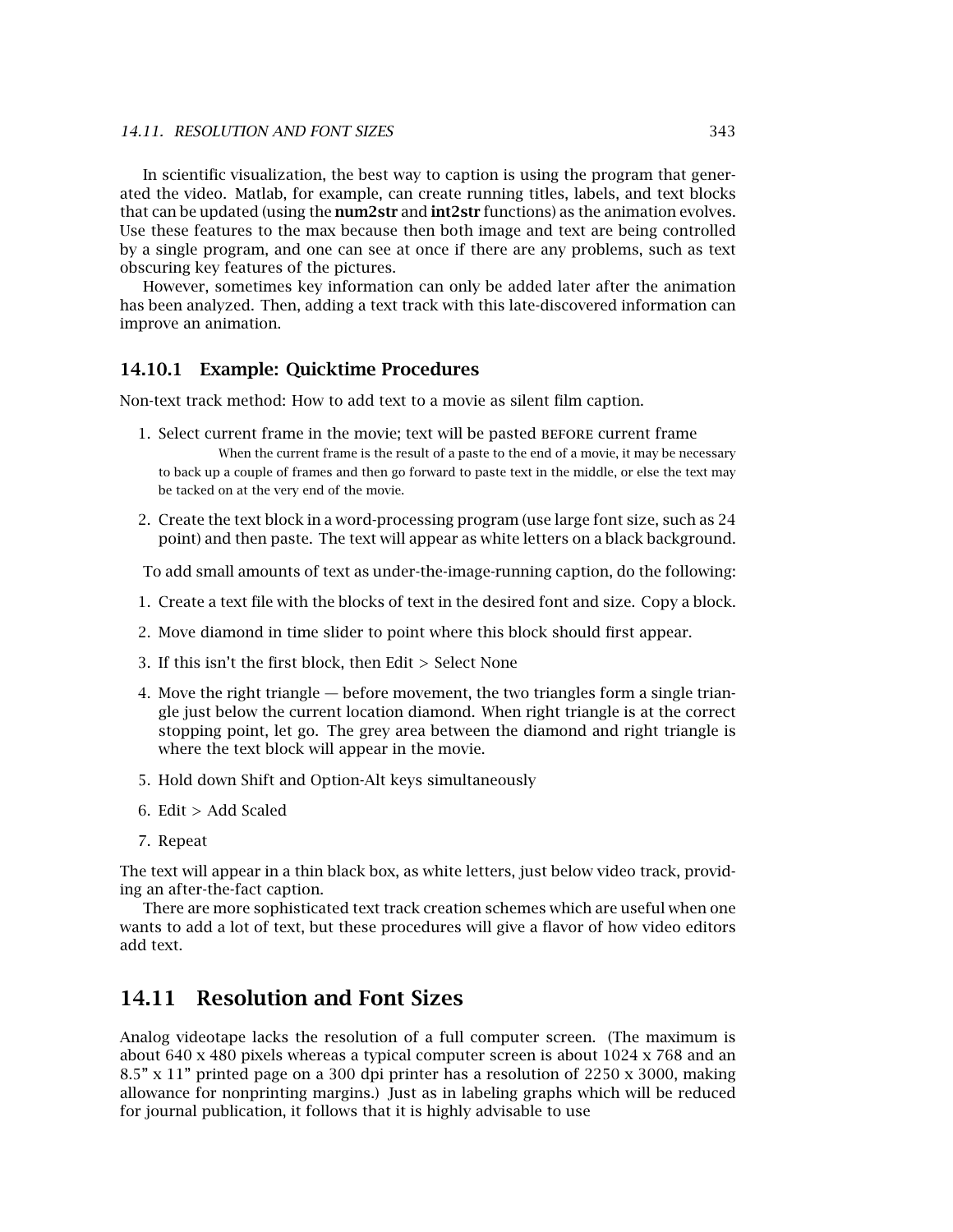| Rate (Frames/second) | Format                                                           |
|----------------------|------------------------------------------------------------------|
| 30                   | some video formats                                               |
| 29.97                | NTSC video (analog standard in U.S. and Japan)                   |
| 25                   | PAL & SECAM video (usual analog standards outside North America) |
| 24                   | Theatrical movies                                                |
|                      | Hanna-Barbara cartoons                                           |
| $2 - 10$             | Streaming Web video                                              |

Table 14.3: Frame Rates

1. Large font sizes

2. Sans serif fonts

One must exercise similar care with other graphical elements. The arrows of quiver plots are easily blurred by video. It is therefore better to use a few large arrows rather than a lot of shorter arrows. (Note that to avoid overlapping arrows, the maximum length of an arrow must be inversely proportional to the spacing of the grid on which the arrows are displayed.) It is usually necessary to "downsample the quiver grid". This means that if the flow field is computed on a grid of  $100 \times 100$  poins (say), the arrows will be legible on video only if displayed on a  $10 \times 10$  or  $20 \times 20$  grid. Fortunately, it is a trivial exercise to "downsample" to a coarser grid as long as the grid spacing of the coarse grid is an integer multiple of that of the fine grid.

#### **14.12 Frame Rate**

Broadcast video and theatrical films use a rather high frame rate. Hanna-Barbara, founders of the cartoon animation firm that still bears their names, discovered that a frame rate of 12/second did not produce unduly jerky images, and adopted this for their cartoons. Streaming video is even slower because typical Internet connections rarely can support anything close to 30 frames/second even with optimum codecs.

In making scientific visualizations, a frame rate of 10-12/second is probably adequate to avoid jerkiness, and at the same time keep the file size manageable.

#### **14.13 Tweening**

A ten-minute animated cartoon requires about 12000 drawings at the usual cinema rate of 24 frames/second. It is quite impossible for a small team of highly skilled animators to create so many drawings. Therefore, the usual production method was to have the folks with the job title of "animator" draw only a small subset of the total, the "key frames". All the rest was drawn by less skilled draftsman called "tweeners".

The "tweeners" were doing a kind of manual linear interpolation between the key frames. Since computers are very good at linear interpolation of numbers, one might suppose that "tweening" would be important in scientific visualization.

Actually, tweening is rare in scientific applications for two reasons. The first is that if the animation is the result of a numerical simulation, the computer can generate all the intermediate frames simply by saving more images to the hard disk as the simulation is being calculated. Direct calculation is far more accurate (and simpler, since it requires no additional programming) than interpolation.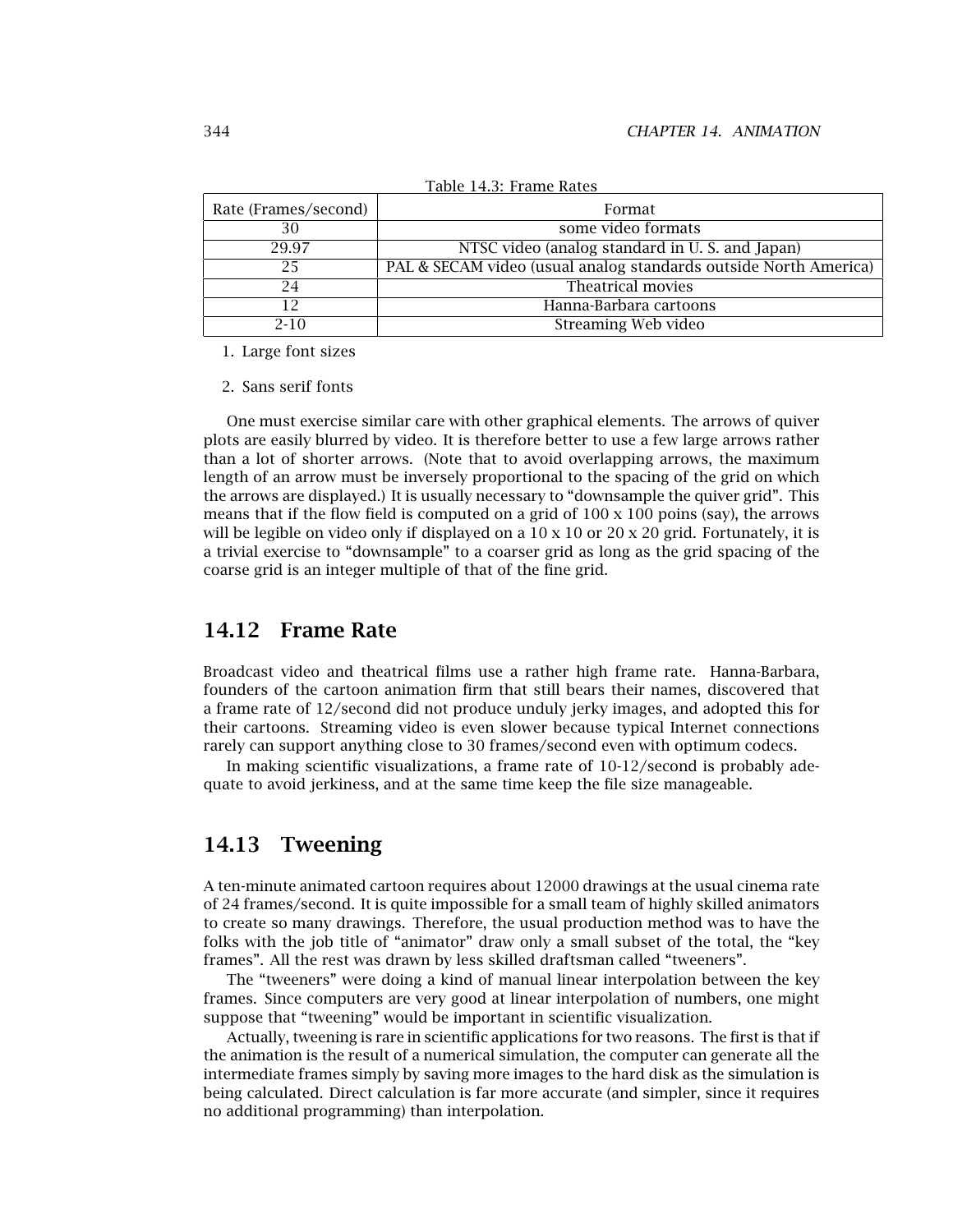#### *14.14. ROTOSCOPING* 345

The second reason is that tweening is actually very difficult except for VECTOR graphics. For example, suppose the keyframes show the same shape in two different positions. If the shape is a trapezoid, then in vector graphics, this shape is defined by the locations of the four vertices (together with the subsidiary information that each vertex is connected by straight lines). When the trapezoid is moved, the subsidiary information is unchanged, so it is trivial to interpolate. If the vertices are interpolated between the initial and final positions of each vertex, then the "tween" frames will correctly show the exact shape (trapezoids) at smoothly-varying intermediate positions. Success!

Suppose that the same trapezoid is approximated by a block of white pixels against a black background, and suppose further that the trapezoid moves by more than its own width between keyframes. Interpolating the colors of the pixels in the keyframes means averaging black-with-white for each pixel covered by the trapezoid in either of the keyframes. It follows that the tween frames will not show a trapezoid of white, but instead both the initial and final shapes will appear in the tweens as shades of gray. As we move from the initial keyframe towards the second keyframe, the trapezoid at the initial position will fade to black whereas the pixels of the final position will brighten from black to white. Interpolation will create a fadein/fadeout transition instead of movement.

If the keyframes are closer in time so that the initial and final shapes overlap, then such pixel interpolation may create a limited sense of movement. But it is not surprising that programs that do "tweening" well, such as Flash, are VECTOR-BASED formats.

#### **14.14 Rotoscoping**

"Rotoscoping" is a cinematic term for drawing on individual frames of film. This was first done back in the silent film era.

The video editor Adobe Premiere has an export option, "filmstrip", which is helpful in rotoscoping. The filmstrip file can be imported into Adobe Photoshop as a single file. The filmstrip appears in Photoshop as a single picture in which the individual frames appear as if one were looking at a celluloid filmstrip with the images one above the other, separated by thin grey borders which are automatically supplied.

If the filmstrip will be eventually played as a normal animation, then the overdrawings in neighboring frames must be very similar, like the frames of a Bugs Bunny cartoon, or the eye will not be able to detect the overdrawing ( except as a blur) when the frames are played at 24 frames-per-second (or whatever). It follows that the easiest way to make the drawing for frame fifty-six is by copying the image from frame fifty-five, and then making slight adjustments in position or graphical elements. Copyand-modify is very efficient when successive overdrawings are only slightly different from one another.

Because the filmstrip images are in a single file, it is easy to rotoscope by copy-andmodify. When the overdrawing for the first frame is copied to the second, it is all done in one file and one window — no need to switch between files and/or windows.

When the rotoscoping is completed, the filmstrip can be exported back to Premiere, which can then export the animation either direct to video or as a standard computer animation format.

Rotoscoping is potentially quite useful in scientific and engineering graphics. If the animation is a sequence of satellite photographs of clouds, for example, one can rotoscope the the warm and cold fronts, the land masses underneath the clouds, add letters "H" and "L" to mark the location of the pressure high and low, etc. Photoshop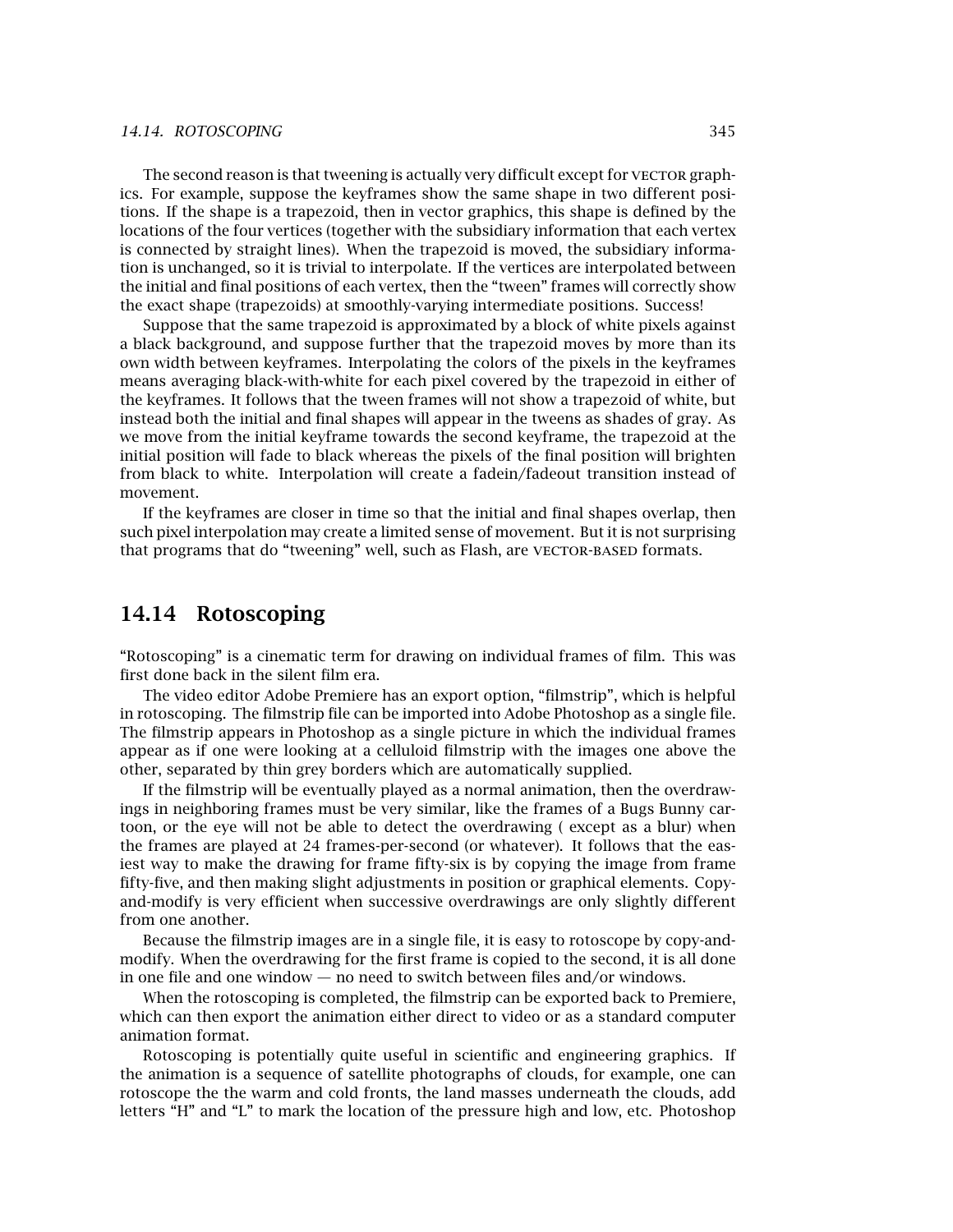rotoscoping is rather labor intensive because the additions are made manually, but the labor may be worth it if the animation is important.

Rotoscoping can also be done in Matlab. For example, Matlab could important a sequence of matrices storing pressure data and calculat the location of the high and low for each time. Matlab could then important a sequence of consecutively numbered images in TIFF format — just a **for** loop — and write the letters "H" and "L" at the appropriate point on each TIFF image, and then rexported each annotated frame as a TIFF file, consecutively numbered, with a new name. A video editor can then import the whole sequence of TIFF files as a single animation.

### **14.15 Annotations and Documentation**

An animation by itself is of little scientific interest. The flow fields may be very pretty, but what was the Reynolds number? The initial condition? The boundary conditions?

It is very important to DOCUMENT the animation by providing these answers.

In a better world, animation formats would provide a lot of flexibility for selfdocumentation. It would be very nice, for example, if one can read the creator-written documentation for a Quicktime movie by merely clicking a button in the Quicktime player. Unfortunately, the format-developers have not shown that much foresight.

Quicktime has a very limited capacity to support what Apple causes "annotations". Unfortunately, these are limited to three phrases which are further restricted to topics as Name of Creator, Copyright Notice, and so on. However, the range of annotations may expand in future releases of Quicktime and of other editors.

In the absence of internal documentation, it is necessary to provide external publication. On Web sites, one can embed the animation in a text page that provides the necessary information. The user can then download both movie and text page. It is annoying, however, to have to carry two files in different formats for each movie.

It is also possible to document within a movie by adding pages which are pure text. Even Quicktime Pro, which is the cheapest video editor on the planet, allows this option. If one wants the viewer to actually read the text while the movie is playing, one can specify that the text page will display for say, five seconds, or typically 120 frames.

Alternatively, however,one can specify a very short frame rate of 1/30 second. The viewer will not see the documentation when the movie is played at the normal rate, but will be able to peruse the text at leisure by using the step-one-frame-at-a-time controls that most video players (and all flavors of Quicktime) possess.

#### **14.16 Exporting Stills**

Video editing programs almost always have the ability to extract individual frames of an animation and export them as still images. Premiere, for example, can export TIFF, Targa, PICT, Quicktime, GIF, and Animated GIF formats.

One popular nonscientific use is to stick a still at the end, and use it as the background while the movie credits roll.

Stills can be scientifically useful by illustrating key stages or states in the timedependent evolution. These can be published in the print documentation that accompanies or explains an animation, or supplement the animation on a Web page.

If one exports a sequence of consecutively numbered image frames, these can be imported by a different video editor, thus providing a method to transfer animations from one video editor to another.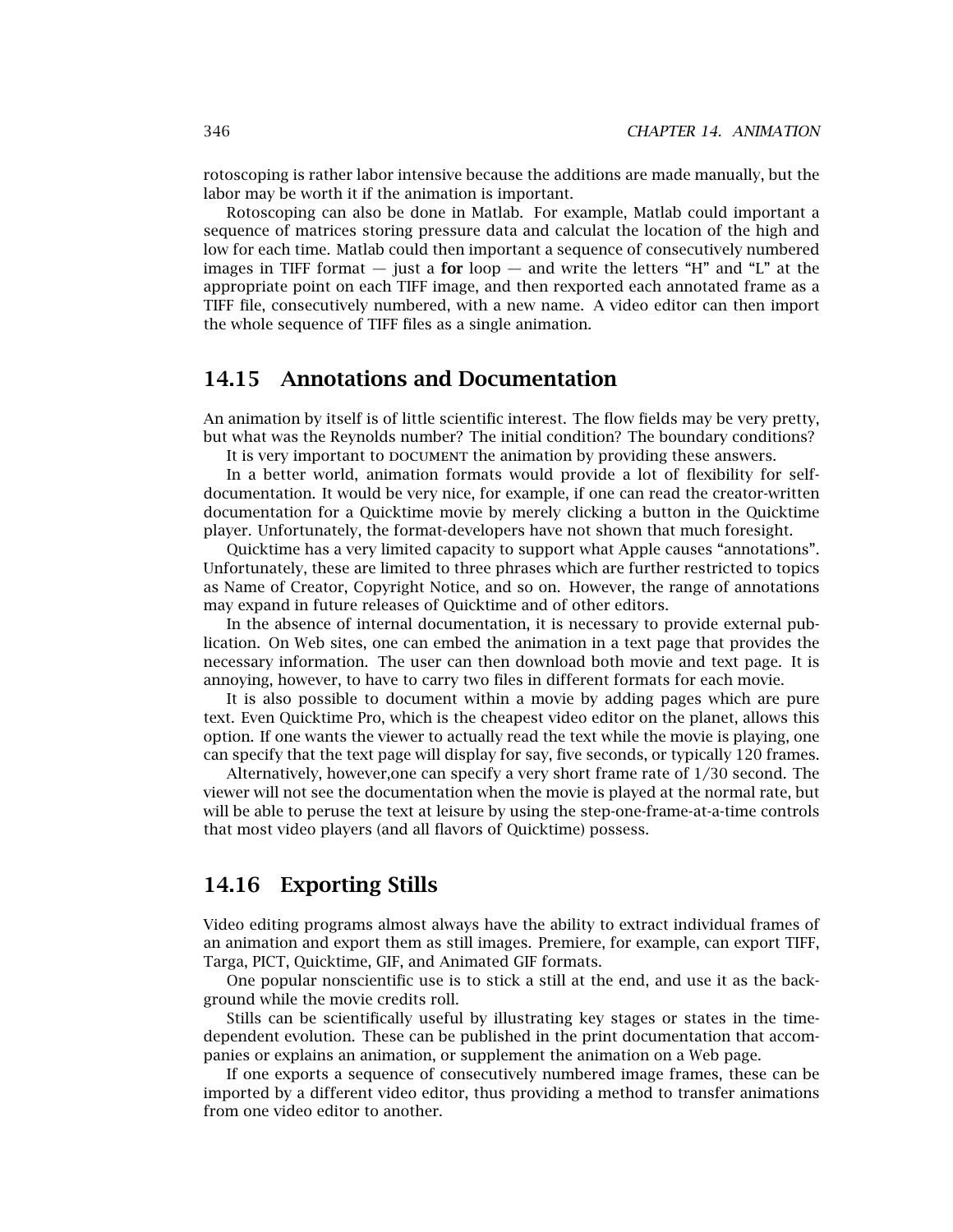#### *14.17. PUBLISHING* 347

The export-a-still function is often irrelevant in scientific visualization, but the underlying philosophy is not. The reason is that if one is performing, say, a time-dependent simulation of fluid flow in Matlab, a good way to make the movie is to Matlab output a numbered sequence of still images in the TIFF format and then ask Quicktime Pro or another editor to assemble these images into a movie. Since one already has still images of every frame of the animation, it is silly to export frames from the movie.

However, it may be very useful to move and rename selected stills from the movie to preserve key moments in the time evolution. We cannot emphasize too strongly that movies and stills are complementary. One of the best things about computer video players is that they provide easy, blur-free freeze-frame so that one can linger over key frames. However, to supplement an animation with print publication or notes, it is essential to have the crucial frames in separate, paper-printable form.

#### **14.17 Publishing**

Paper, alas, is unable to display movies, so it is impossible to publish animations in a conventional journal. There are three alternatives:

- 1. Publication-by-conference presentation
- 2. E-journals
- 3. Personal Web site

Presenting an animation at a conference is becoming easier and easier; an analog VHS player is almost universal at conference venues. Projectors that can take input from a laptop computer are becoming more and more common. The disadvantage of conference presentation (of any kind) is ephemerality: the animation cannot be archived or preserved for the future even if the conference publishes proceedings on paper. The most lasting result of a conference are the new friends that you make.

Electronic, on-line journals or "E-journals" distribute articles exclusively over the Web, and thus can include animations as easily as stills and text. Most professional societies have created E-journals, but these experiments are far from flourishing.

One problem is that it is much easier to publish in a print journal since most scienists already have learned how to write a conventional paper. Working animations into a paper is alien and unfamiliar. Furthermore, E-journals usually impose some restrictions on graphic formats, file size, and so that the influx of e-manuscripts does not overwhelm their Web servers and editorial staff, who are learning as they go along.

A second problem is archiving. The reason journal articles have bibliographies is that one can find and consult the articles upon which the present paper has been built. Print publications are achived simply by keeping the volumes on a library shelf. Ejournal archiving requires that

- 1. The journal continues to exist
- 2. The older e-publications are preserved on the Web site
- 3. Obsolete file formats are replaced by translating animations to new file formats

A third problem is subscriptions. E-journals are rather inexpensive in theory because the text and figure preparation is done entirely by the author, and there are no costs for typesetting, printing or mailing. In theory, a single PC-server and a part-time clerical assistant should be able to keep the journal going indefinitely. Unfortunately,